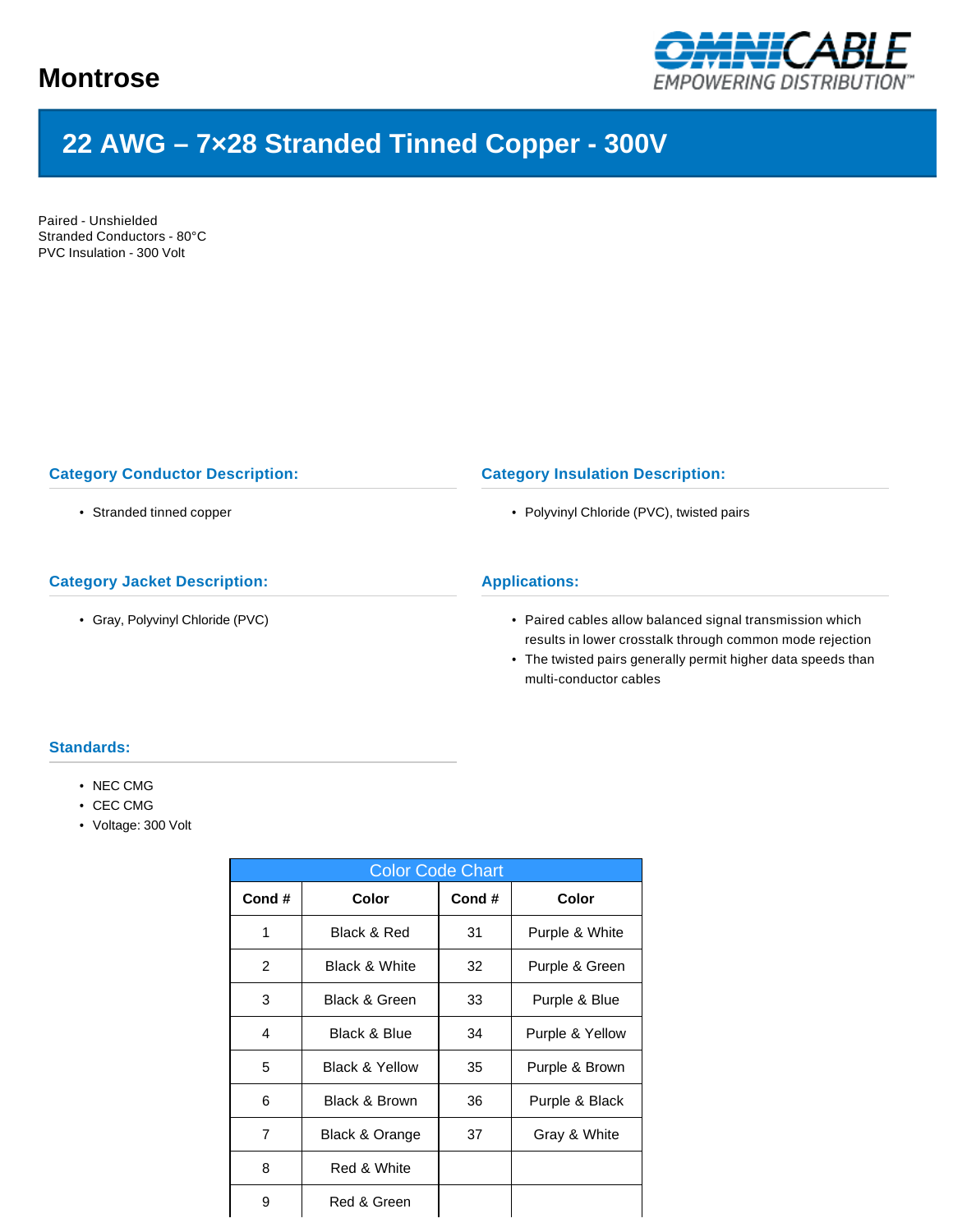| 10 | Red & Blue      |  |
|----|-----------------|--|
| 11 | Red & Yellow    |  |
| 12 | Red & Brown     |  |
| 13 | Red & Orange    |  |
| 14 | Green & White   |  |
| 15 | Green & Blue    |  |
| 16 | Green & Yellow  |  |
| 17 | Green & Brown   |  |
| 18 | Green & Orange  |  |
| 19 | White & Blue    |  |
| 20 | White & Yellow  |  |
| 21 | White & Brown   |  |
| 22 | White & Orange  |  |
| 23 | Blue & Yellow   |  |
| 24 | Blue & Brown    |  |
| 25 | Blue & Orange   |  |
| 26 | Brown & Yellow  |  |
| 27 | Brown & Orange  |  |
| 28 | Orange & Yellow |  |
| 29 | Purple & Orange |  |
| 30 | Purple & Red    |  |